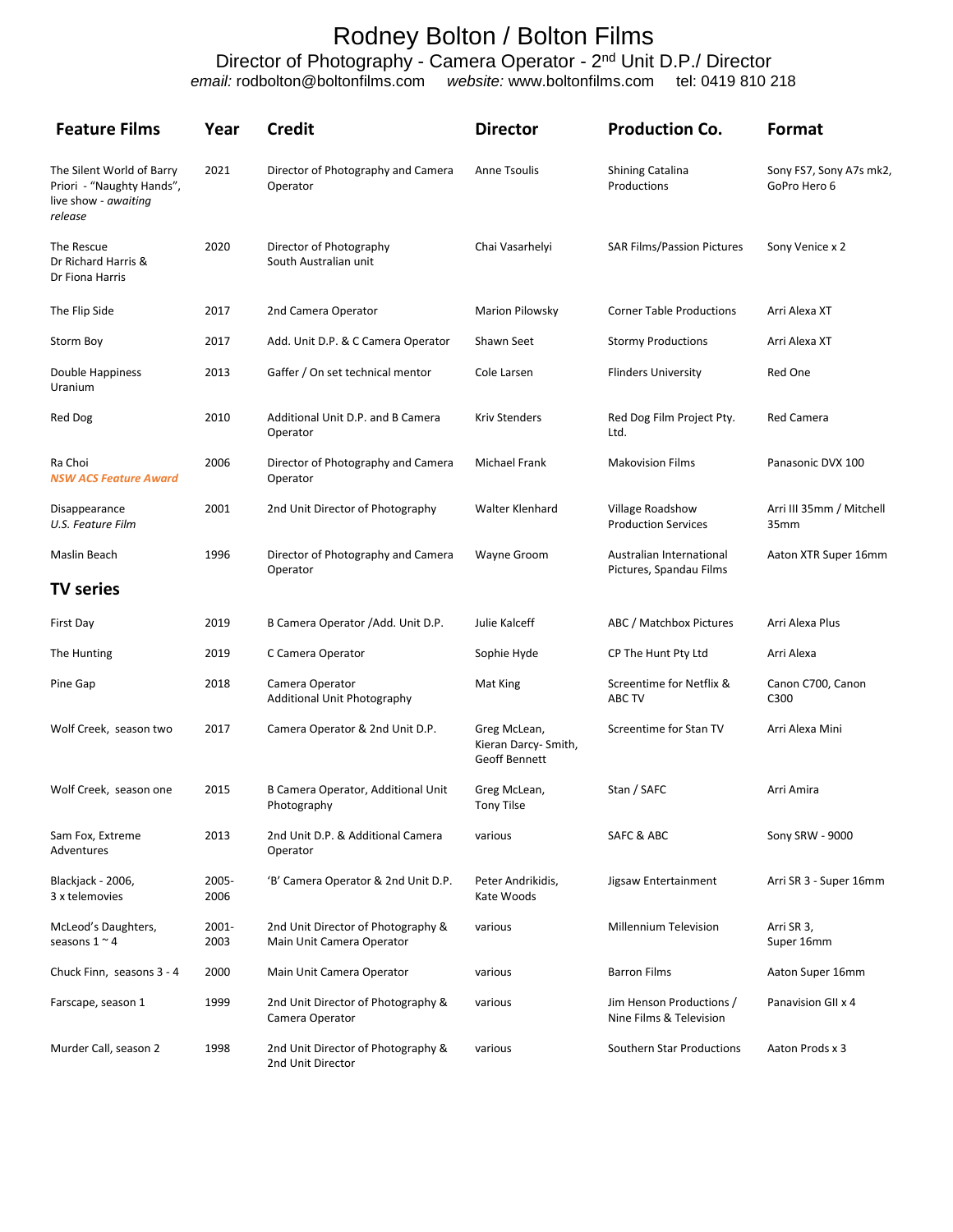# Rodney Bolton / Bolton Films

Director of Photography - Camera Operator - 2<sup>nd</sup> Unit D.P./ Director *email:* [rodbolton@boltonfilms.com](mailto:rodbolton@boltonfilms.com) *website:* [www.boltonfilms.com](http://www.boltonfilms.com/) tel: 0419 810 218

### **TV / Cinema Ads**

| S.A. Tourism, "Old Mate"                                                                                                                | 2019 | Drone Camera Operator<br>(not pilot)           | Cate Stewart   | Scoundrel                                          | Inspire 2, X5s                    |
|-----------------------------------------------------------------------------------------------------------------------------------------|------|------------------------------------------------|----------------|----------------------------------------------------|-----------------------------------|
| Anessa, Nadia Osaka,<br>Japanese TVC                                                                                                    | 2019 | Drone Camera Operator<br>(not pilot)           | Tony Fry       | Spinnaker Films                                    | Inspire 2, X5s                    |
| Mortein: Louie The Fly<br>'Dustbin' and 'Home'<br><b>SA ACS Award</b>                                                                   | 2000 | Director of Photography                        | Michael Cusack | Anifex                                             | Mitchell 35mm (Motion<br>Control) |
| <b>e</b> Thirty Three Cider,<br>"Windows",<br>cinema commercial<br><b>Exhibition Award, 1995</b><br>S.A.<br><b>Art Directors Awards</b> | 1995 | Director of Photography and Camera<br>Operator | Sunday Hopkins | Great Southern Films,<br>Sydney. Young and Rubicam | Arri III, 35mm, B/W               |
| Documentaries &                                                                                                                         |      |                                                |                |                                                    |                                   |

### **Miscellaneous**

| Living Stories-<br>Various clients                                                                            | 2021             | Director of Photography, audio                                                           | <b>Alison Rogers</b> | <b>Living Stories</b>                                      | Sony FS 5 x 2                                                    |
|---------------------------------------------------------------------------------------------------------------|------------------|------------------------------------------------------------------------------------------|----------------------|------------------------------------------------------------|------------------------------------------------------------------|
| "Artists in Conversation"<br>Kehau Jackson &<br>Ivan Aristeguieta;<br>Vic. Seniors Festival                   | 2021             | Director of Photography, audio                                                           | Andrew Gill          | <b>Agent Creative</b>                                      | Sony FX 9                                                        |
| SA Museum -<br>"It's In Our Nature"<br>promotional video                                                      | 2021             | Director of Photography, audio,<br>producer, editor                                      | Jill McKenzie        | <b>SA Museum</b>                                           | Canon 7D                                                         |
| SA Museum -<br>"The Yuendumu Doors",<br><b>Travelling virtual</b><br>exhibition video                         | 2021             | Director of Photography, audio,<br>producer, editor                                      | <b>Tim Gilchrist</b> | <b>SA Museum</b>                                           | Canon 7D                                                         |
| "Snoop Australia" (wt)<br>Wild Life doco<br>awaiting release                                                  | 2021             | Director of Photography, audio                                                           | <b>Mason Curtis</b>  | Anomaly Entertainment,<br>New York                         | Sony FS7 mk2,<br>A7s III, GoPro 6 & 9,<br>Osmo pocket, Inspire 2 |
| SA Bushfire Appeal                                                                                            | 2020             | Director of Photography                                                                  | Rod Tamlyn           | Original Works, Sydney                                     | <b>Blackmagic 6K</b>                                             |
| "Dark Blue", docudrama                                                                                        | 2018             | 2nd Camera Operator                                                                      | Corey Piper          | Piper Films                                                | Sony FS7                                                         |
| "Rumpelstiltskin", Theatre<br>play to cinema production                                                       | 2016             | Additional D.P. and Camera Operator                                                      | <b>Grant Dodwell</b> | ANT Live, Sydney                                           | Canon C 300 x 5                                                  |
| Where The Buffalo<br>Roamed, The History of<br>Mudginberri Station,<br>60 min Documentary                     | $2009 -$<br>2011 | Director, Producer, Camera,<br>Audio, Editor & multi-media mentor<br>to the Park Rangers | Rodney Bolton        | A Kakadu National Park &<br><b>Bolton Films Production</b> | Sony V1P,<br>Sony HDR-HC9E                                       |
| The Naked Zombie Ball,<br>Instructional Video for<br>Magicians, presented by<br>'Unusualist' Raymond<br>Crowe | 2007             | Director of Photography and Camera<br>Operator                                           | Doug Tremlett        | <b>Crowe Feats</b>                                         | Sony FS100                                                       |